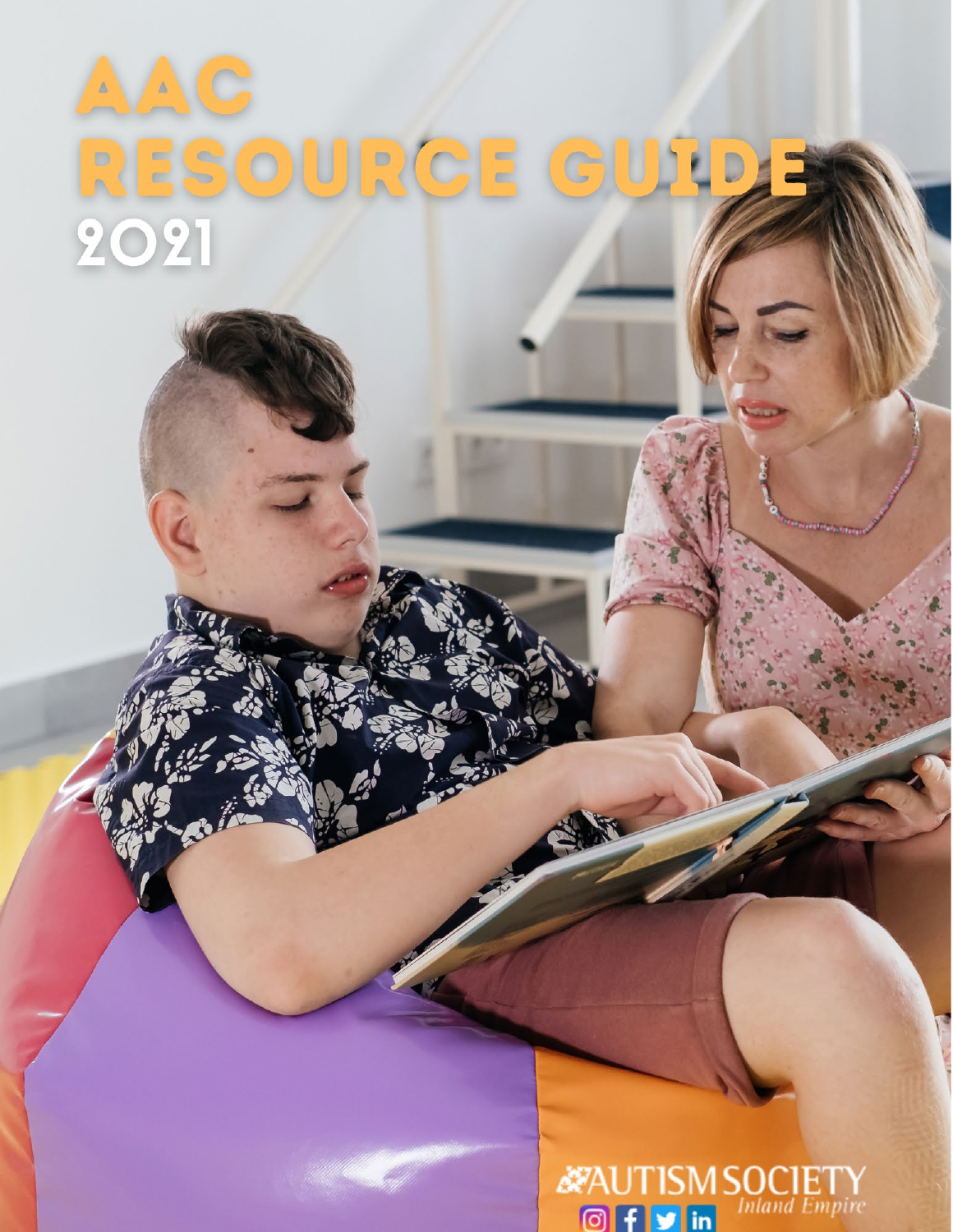## Inland Empire Resources for Augmentative and Alternative Communication (AAC)

Communication is one of the primary areas of difficulty for persons who experience Autism Spectrum Disorder (ASD). In fact, estimates show 25% to 35% of children with ASD cannot use spoken language reliably and have less than 20 words or so.  $1$ 

Communication is a basic human right. Every individual should be able to independently express themselves. No matter what age the person is, it is never too late to update and improve access to AAC communication supports for a person with Autism – but it will come with work on having to learn and practice this way of communication. This Resource Guide was developed to help individuals and families find these supports.

Special thank you to Sydney and Lisa Edmond for their contribution to this resource and their never-ending championing of everyone having a voice.

If you have any additions or corrections, you can contact us at [info@ieAutism.org](mailto:info@ieautism.org)

Sincerely,

### Beth Burt Executive Director

*The Autism Society Inland Empire Autism (ASIE) maintains these Resource Listings as a service to families as a*  reference tool. Every effort is made to ensure listings are up to date. ASIE does not endorse or claim to have *personal knowledge of the abilities of those listed. The resources listed are not intended as a recommendation, referral, or endorsement of any resource or as a tool for verifying the credentials, qualifications, or abilities of any organization, product or professional. Users are urged to use independent judgment and request references when considering any resource associated with diagnosis or treatment of Autism, or the provision of services related to Autism.*

1. Rose V, Trembath D, Keen D, Paynter J. The proportion of minimally verbal children with Autism spectrum disorder in a community-based early intervention programme. J Intellect Disabil Res. 2016 May;60(5):464-77. doi: 10.1111/jir.12284. PMID: 27120989.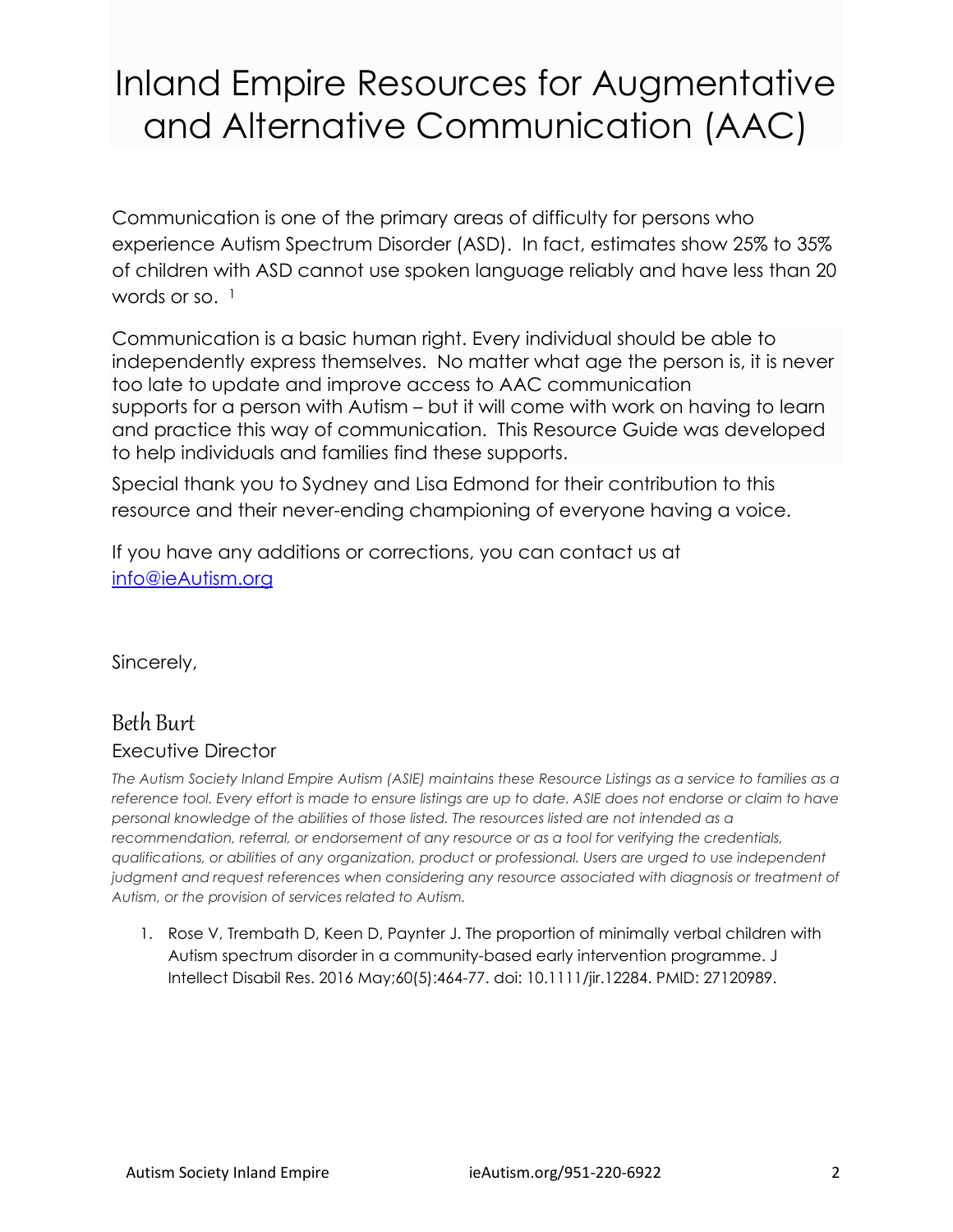## Table of Contents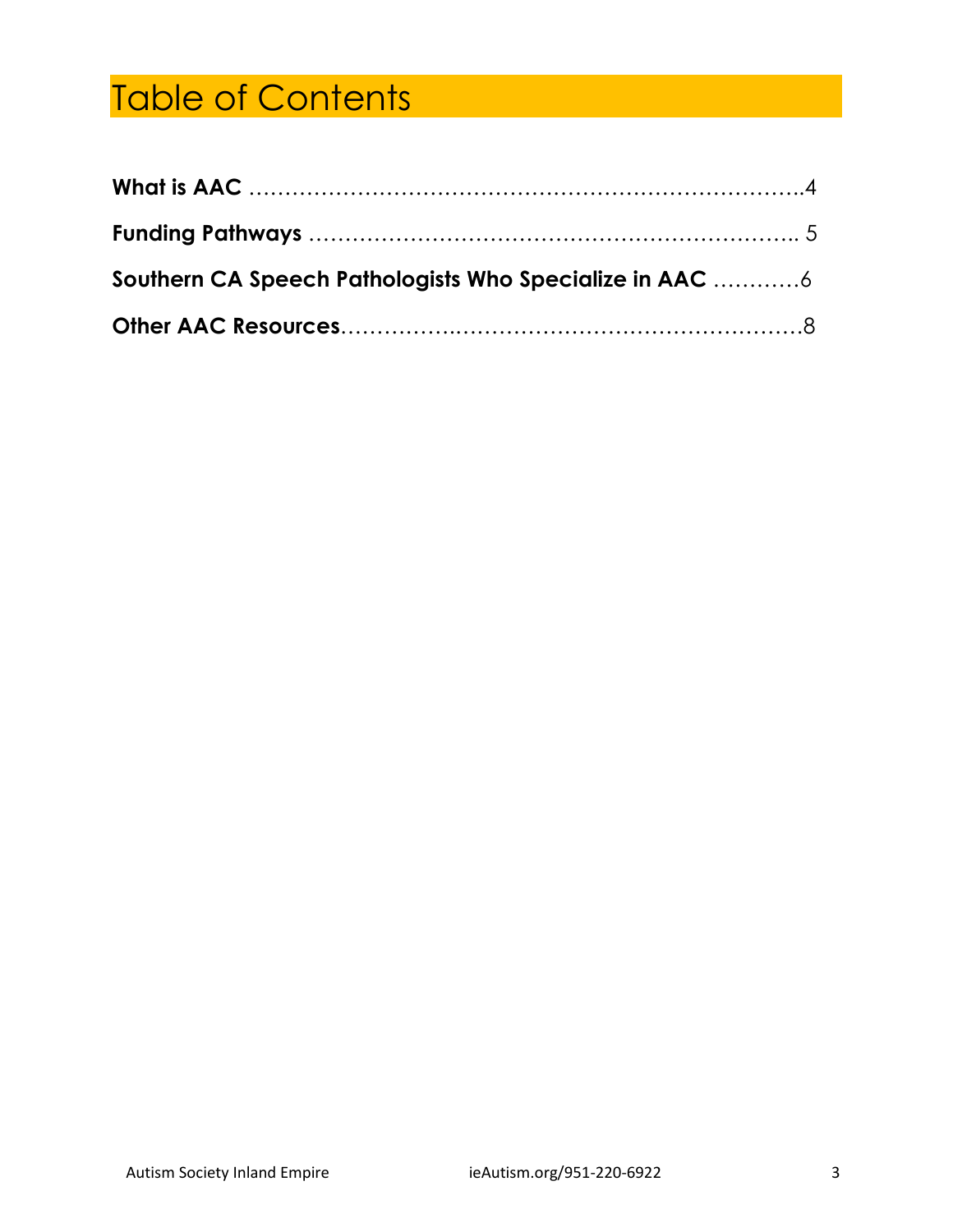## What Is AAC

Augmentative and alternative communication (AAC) is a bundle of strategies to address the needs of individuals with disabilities who are non-speaking or their natural speech doesn't meet their needs. AAC strategies include many forms of communication that can be used to express needs, ideas and thoughts. The aim is to get AAC users to be able to produce spontaneous, novel, functional communication.

AAC systems can be categorized into two sections as Unaided and Aided.

**Unaided AAC** includes those we use, along with spoken language, that do not require any external tools, such as gestures and sign language. However, some research shows that these are not an appropriate intervention for children with Autism, as they may be ineffective.

**Aided AAC** are systems which use external tools and devices. Aided systems are divided into two categories as high- and low-tech systems.

- Low-tech systems have AAC strategies that involve the use of equipment that is not electronic. These tools are often paper-based and contain books and charts. Low tech AAC includes Communication Boards, Picture Exchange Communication System (PECS) and PIC. Electronic equipment allows the users to make use of pictures and letters to create messages. Some of the devices can be programmed to speak.
- High tech systems tend to be electronic communication devices or apps. These can be simple message boards, speech generating devices (SGD) or complex computer-based communication systems. Examples of High Tech systems are Go Talk, tablets, iPads, Dynavox.

**There are many types of AAC options available with different functions and costs. It is important to make an informed choice in matching the device to the strengths and needs of the AAC user. It is important to complete a communication or AAC assessment for the right match and be prepared that parents, teachers, therapists, etc will need to be trained on the system.**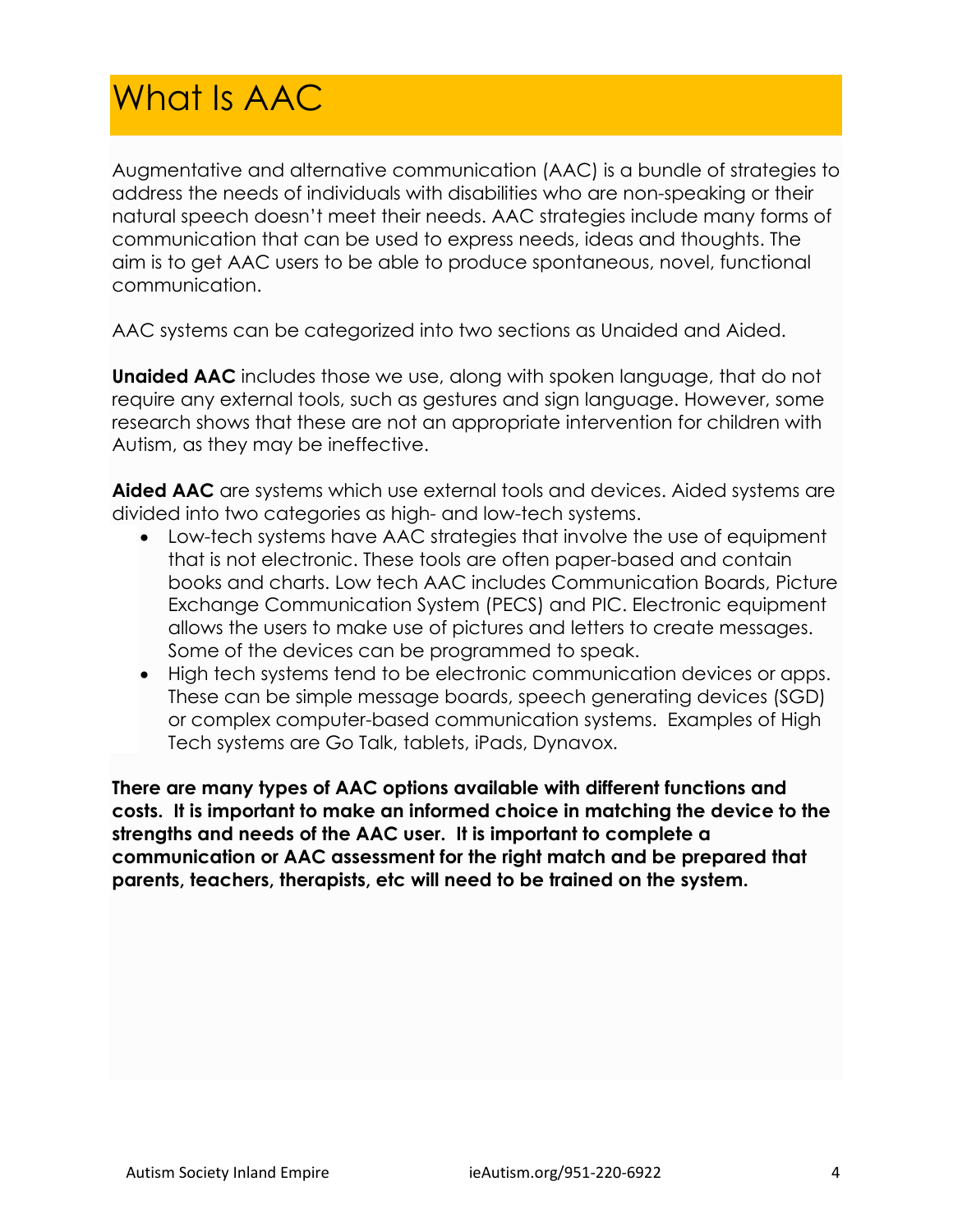# Funding Pathways

| <b>School District</b>                                                                                                                                                                                                                                                                                                                                                                                                                                                                                                                                                                                                                                                                                                                                                                                                                                                                                                                                                                                                                                                                       | <b>Insurance</b>                                                                                                                                                                                                                                                                                                                                                                                                                                                                                                                                                                                                                                                                                                                                                                            | <b>Private Pay/Grants</b>                                                                                                                                                                                                                                                                                                                                                                        |
|----------------------------------------------------------------------------------------------------------------------------------------------------------------------------------------------------------------------------------------------------------------------------------------------------------------------------------------------------------------------------------------------------------------------------------------------------------------------------------------------------------------------------------------------------------------------------------------------------------------------------------------------------------------------------------------------------------------------------------------------------------------------------------------------------------------------------------------------------------------------------------------------------------------------------------------------------------------------------------------------------------------------------------------------------------------------------------------------|---------------------------------------------------------------------------------------------------------------------------------------------------------------------------------------------------------------------------------------------------------------------------------------------------------------------------------------------------------------------------------------------------------------------------------------------------------------------------------------------------------------------------------------------------------------------------------------------------------------------------------------------------------------------------------------------------------------------------------------------------------------------------------------------|--------------------------------------------------------------------------------------------------------------------------------------------------------------------------------------------------------------------------------------------------------------------------------------------------------------------------------------------------------------------------------------------------|
| Students receiving special education<br>services have a legal right to AAC<br>assessments and supports to meet their<br>communication needs                                                                                                                                                                                                                                                                                                                                                                                                                                                                                                                                                                                                                                                                                                                                                                                                                                                                                                                                                  | Insurance may cover the cost<br>of medically necessary AAC<br>devices with a prescription<br>from a medical provider or<br>Speech Language Pathologist                                                                                                                                                                                                                                                                                                                                                                                                                                                                                                                                                                                                                                      |                                                                                                                                                                                                                                                                                                                                                                                                  |
| Request an AAC assessment in<br>1.<br>writing from school district (letter or<br>email) or have it notated in the IEP.<br>Work with a SLP or AAC Specialist to<br>2.<br>complete AAC assessment and<br>identify appropriate AAC strategy.<br>If approved, an IEP will be held.<br>3.<br>Ensure you update the IEP goals to<br>include AAC strategy:<br>Training & consultation time<br>teacher and staff will receive<br>Training time for parent<br>Hardware and software needed<br>$\overline{\phantom{a}}$<br>Require AAC device will remain<br>with student at all times (to<br>practice at home)<br>Update goals (for example By<br>XXX, during structured<br>language activities, X will use<br>the speech generating device<br>for 3 different functions per<br>activity (request repetition,<br>comment, label, request an<br>item, refuse, request<br>assistance, greet, ask a<br>question, request clarification,<br>etc.) with two verbal or<br>gestural prompts, with 75%<br>accuracy measured through<br>observation, 3 data collection<br>opportunities per grading<br>period. | Contact your health<br>$\mathbf{1}$ .<br>insurance case coordinator<br>(or call the number on the<br>back of your card) to<br>request what your policy<br>covers for Durable Medical<br>Equipment (DME) or<br>assistive technology. A<br>doctor or SLP may need to<br>complete the request.<br>2. Consult with a Speech<br>Language Pathologist to<br>complete an AAC<br>assessment and identify<br>appropriate AAC<br>strategies. Your insurance<br>company will require proof<br>that a device and training<br>is medically necessary.<br>After you obtain the<br>3.<br>device, you will need to<br>work with a speech-<br>language pathologist to<br>provide training to the AAC<br>user, caregivers, and<br>service providers.<br>4. Practice! This is like<br>learning a new language. | 1. Want to practice or<br>explore different AAC<br>devices? Rolling Start<br>2. Assistive technology<br>may be funded by your<br><b>Health Savings</b><br>Accounts, Flexible<br>Spending Accounts or<br>ABLE accounts.<br>3. The Autism Society<br><b>Inland Empire</b><br>maintains a list of<br>agencies who may be<br>able to provide<br>financial assistance<br>https://ieAutism.org/grants/ |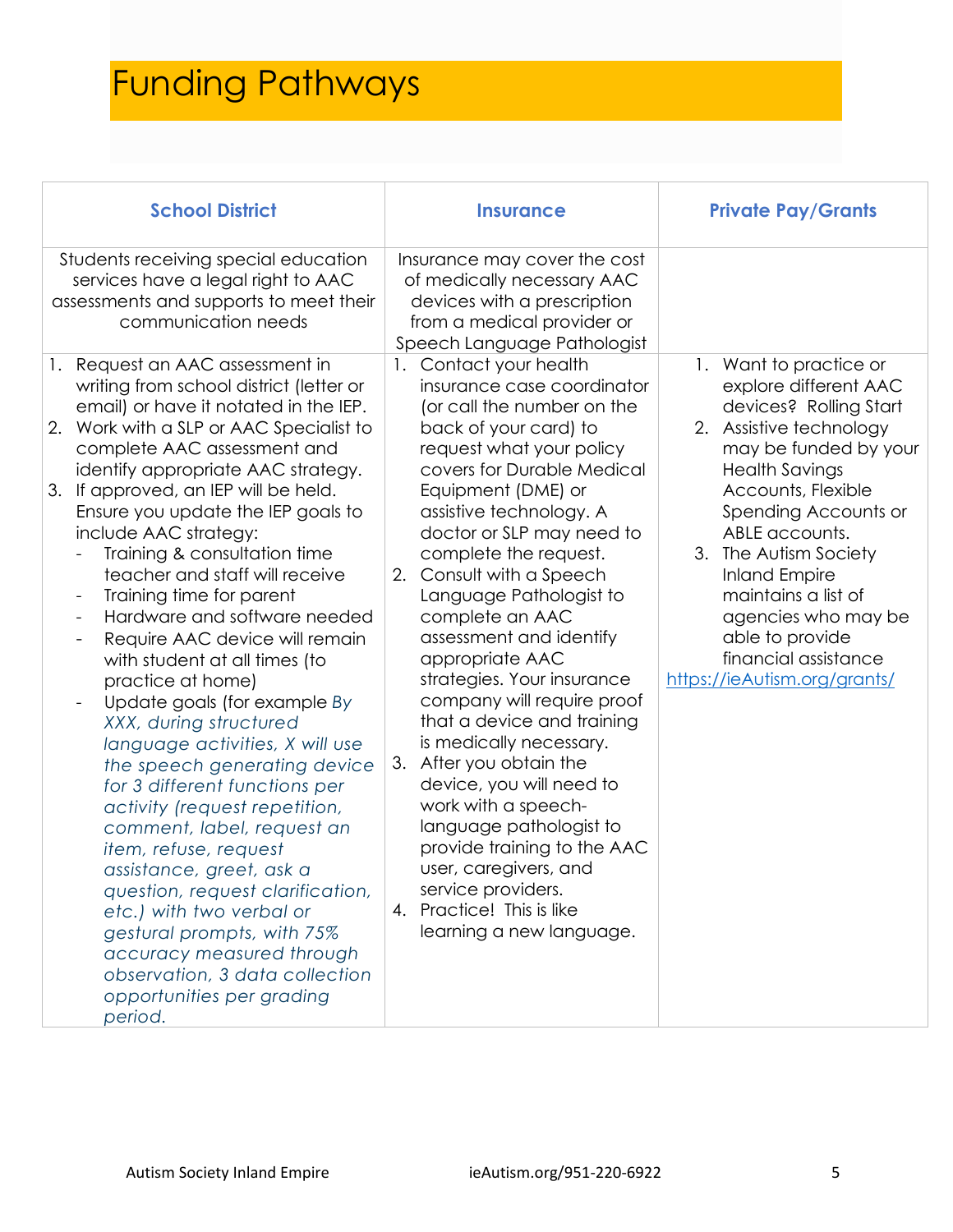## Southern CA Speech Pathologists Who Specialize in AAC

#### **AAC Connections**

#### **Darlene Hanson, C.C.C.** Whitter, CA

### [www.aacconnections.org](http://www.aacconnections.org/)

Darlene is a national expert of AAC. Can conduct AAC assessments, Speech and Language and AAC therapy, trainings, and communication partner therapy. Provides comprehensive services to those who have limited communication, are non-speaking and use Augmentative and Alternate Communication (AAC). Therapy can be provided in the home or through Telehealth. Speech therapy addresses the development of speech using oral motor skills, and practice.

#### **Assistive Technology Exchange Center (ATEC) a program of Good Will of Orange County**

1601 East St. Andrew Place, Santa Ana (714) 361.6200 [www.ocgoodwill.org/changing-lives/assistive-technology-exchange-center](http://www.ocgoodwill.org/changing-lives/assistive-technology-exchange-center) Performs AAC assessments for the ATEC program of Goodwill of Orange County. They do assessments for a wide range of different devices from lowtech to high-tech and they work with individuals of all ages. They contract with schools, regional centers, and Dept. of Rehab, and they accept private insurance as well as Medi-Cal.

### **Augmentative Communication Therapies**

**Cindy Cottier, M.A., M.Ed., C.C.C., SLP**

960 E. Green St., Suite # 203 Pasadena, CA 91106 (626) 351-5402

#### [www.cacottier.com](http://www.cacottier.com/)

Cynthia A. Cottier is a Speech-Language Pathologist who has been working in the field of Augmentative and Alternative, Communication (AAC) since 1980. She developed the AAC program for the Los Angeles Unified School District (LAUSD) during a seven-year stint and went into private practice in 1992. She has extensive experience working directly with individuals ranging in age from 2 to 75+ years and of all disabilities. In addition, Ms. Cottier has a vast knowledge of a wide variety of state-of-the-art augmentative and assistive systems, techniques and strategies.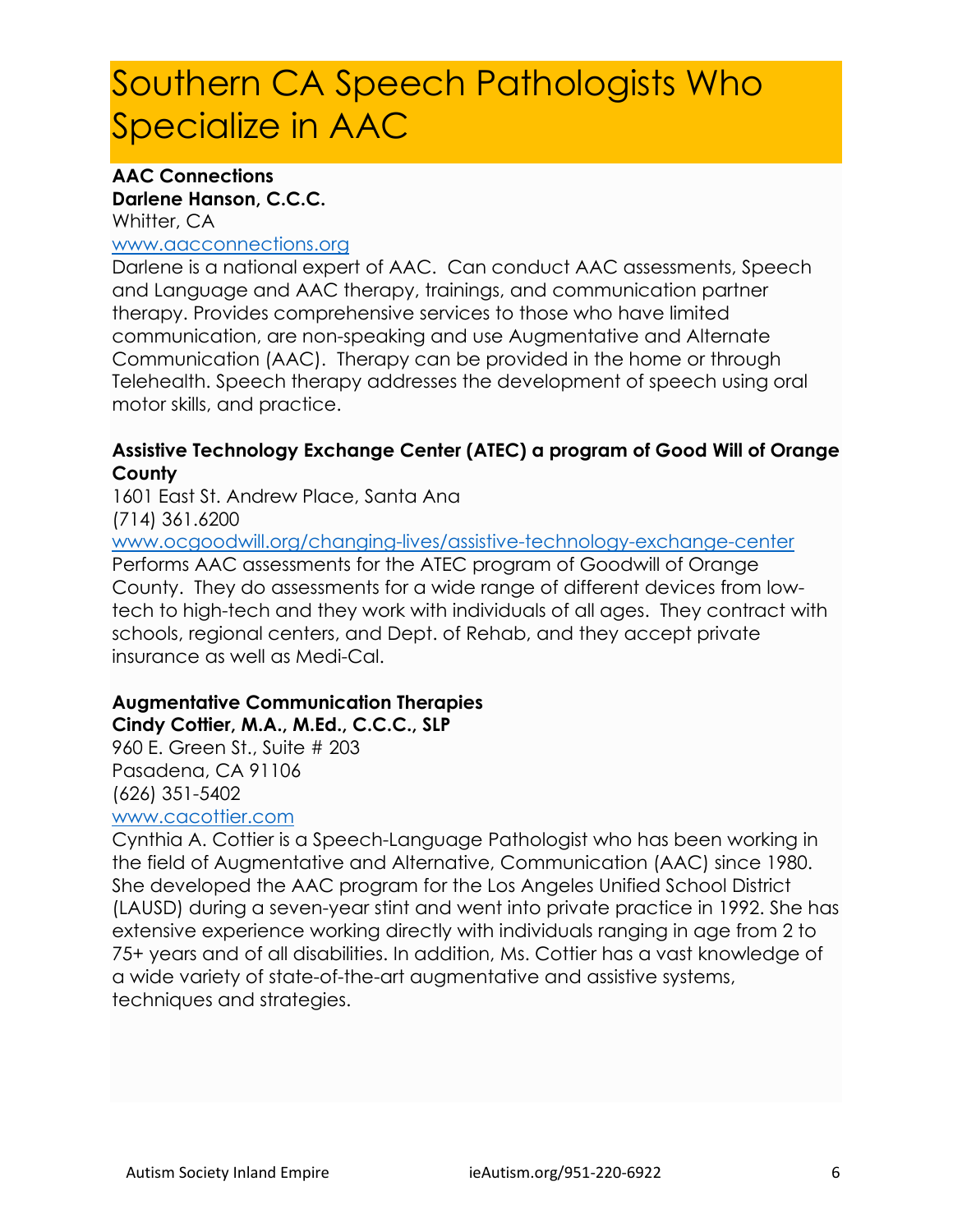#### **Autistically Inclined (Julie Sando Johnston)**

Southern California [www.autisticallyinclined.com](http://www.autisticallyinclined.com/)

Text: (413)329-6200 Email: support@autisticallyinclined.com Teaches Text-based Communication (ex: Letterboards, Keyboards, etc) to nonspeaking persons with Autism, their families, and providers. Both direct service and online training available.

#### **Susan Berkowitz, M.S., M.Ed., C.C.C., SLP**

San Diego, CA (619) 980-0347

#### <http://susanberkowitz.net/>

Susan Berkowitz is a speech therapist who serves the San Diego and Orange County areas. She also serves Riverside County, San Bernardino County, and occasionally Imperial County. She has been in practice for over 30 years, and she provides AAC assessments for no-tech, low-tech, and high-tech solutions for people with communication difficulties. She conducts environmental evaluations for the implementation of communication skills programs. She consults to schools, parents, day programs, and residential programs, and she assists with setting intervention programs into place. She will also provide programming and training of AAC devices for her clients.

#### **High Desert Speech and Language Center**

12241 Industrial Blvd. Suite 201, Victorville (760) 952-2333

#### [www.highdesertspeech.com](http://www.highdesertspeech.com/)

This clinic can assist with Picture Exchange Communication System (PECS), AAC assessments and Relationship Development Intervention. The center accepts private health insurance and credit cards.

#### **Lucid Speech and Language Center Megan McCann, M.A., CCC-SLP**

25102 Jefferson Avenue, Suite D, Murrieta (951) 461.1190 11870 Pierce Street, Suite 150, Riverside (951) 808.5850 27192 Newport Rd, Suite 1, Menifee (951) 566.4444 31205 Pauba Road, Suite 103, Temecula (951) 951.693.9600 [www.lucidspeech.com](http://www.lucidspeech.com/)

This clinic has speech therapists who practice in the area of augmentative and alternative communication and who can perform AAC assessments for a wide range of devices. The clinic accepts most major forms of health insurance and payment by credit card.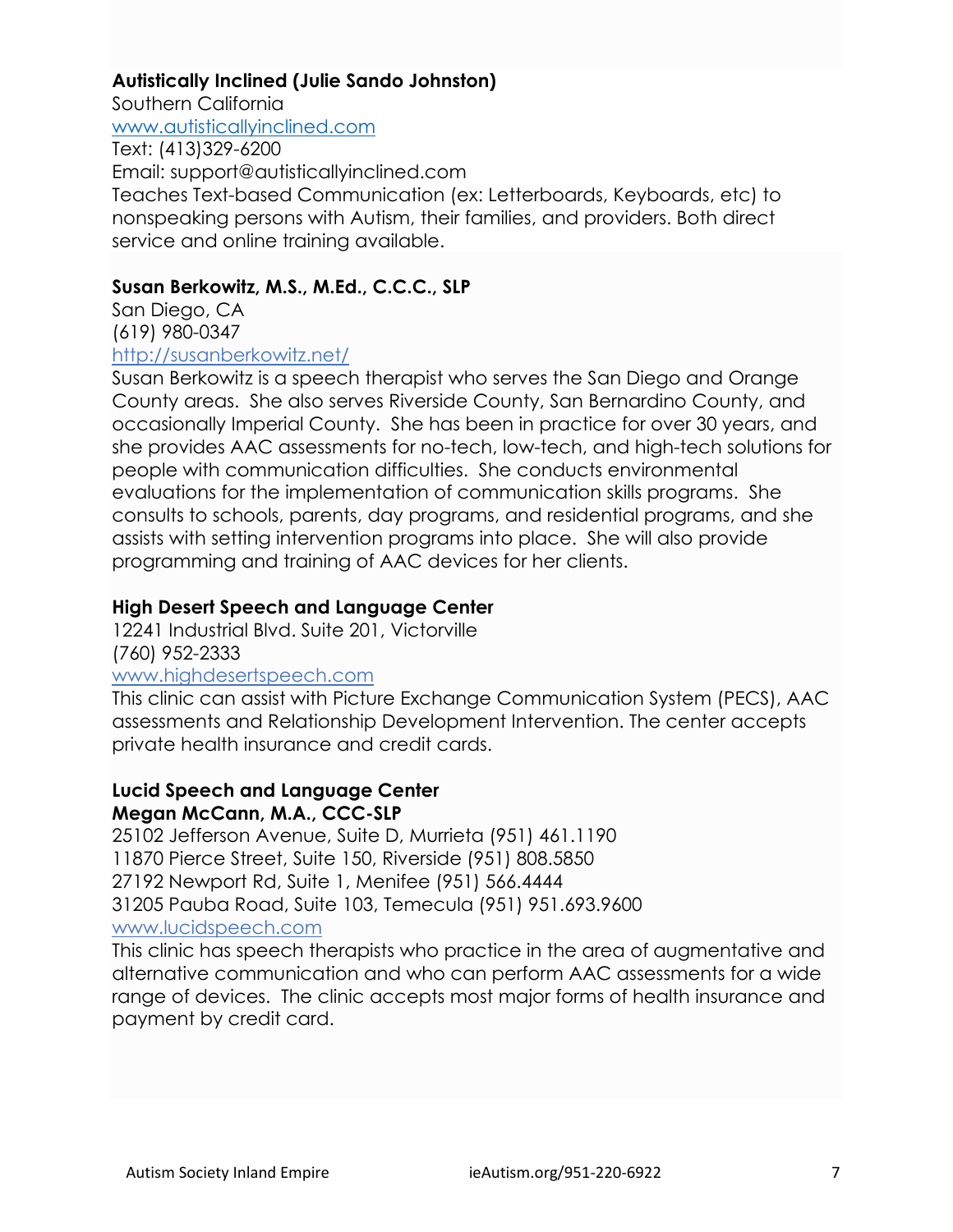#### **Resource for Education, Advocacy, Communication and Housing (REACH)**

9300 Santa Fe Springs Rd., Santa Fe Springs 562-946-0467 Ext 107

<http://reach.services/services/communicationnpa/>

offers speech and language assessments and therapy to assistive technologies, coaching, and training, they offer a range of services to help children and adults communicate more effectively.

#### **Speech and Language Development Center**

8699 Holder Street, Buena Park (714) 821-3620 [www.sldc.net](http://www.sldc.net/)

The Speech and Language Development Center has speech therapists on staff who do AAC assessments for children and youth who have communication disabilities. The center offers a school of its own, but it also contracts with many local schools, families, and regional centers. The center provides services for children from six months of age up to individuals who are 21 years old.

#### **Wings Speech and Language Services**

12021 Jacaranda Ave., Suite #301, Hesperia (760) 981-1069 [www.wingsspeech.com](http://www.wingsspeech.com/)

Speech pathologist can perform AAC assessments and PPO private health insurance and private pay in the High Desert location only at this time.

#### **Villa Esperanza Services**

2060 E Villa St, Pasadena (626) 449-2919 [http://villaesperanzaservices.org](http://villaesperanzaservices.org/)

Offers a variety of services including functional Communication Training; Intro to Augmentative and Alternative Communication; Visually Supports for Communication; iPads for Autism – Communicative, Educational, and Recreational Benefits of Mobile Technologies.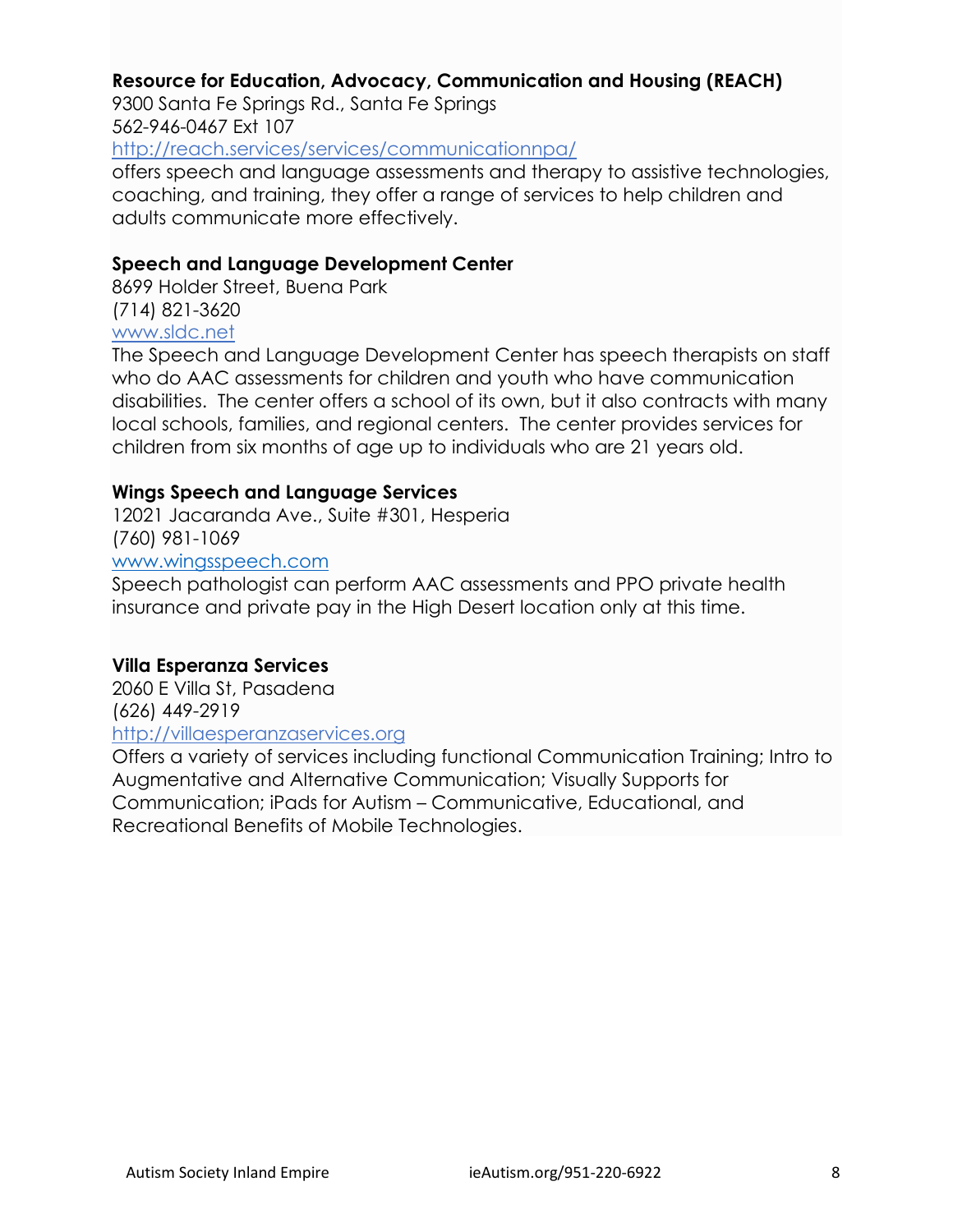### Other AAC Resources

#### **Communication First**

Washington, DC

[https://communicationfirst.org](https://communicationfirst.org/)

Email: info@communicationfirst.org

Communication First is the only nonprofit organization dedicated to protecting and advancing the civil rights of the more that 5 million children and adults in the United States who, due to disability or other condition, cannot rely on speech alone to be heard and understood. Our mission is to protect and advance the rights, autonomy, opportunity, and dignity of people with speechrelated disabilities through public engagement, policy and practice reform, and systemic advocacy.

#### **Growing Kids Therapy Center**

Herndon, VA Elizabeth Vosseler 703-464-0456

#### [www.growingkidstherapycenter.com](http://www.growingkidstherapycenter.com/)

Growing Kids Therapy Center is dedicated to teaching non-speaking, minimally speaking, and unreliably speaking individuals how to Spell to Communicate (S2C). We have a diverse interdisciplinary team to meet the needs of our clients with motor and sensory differences. We believe that communication and motor control lead to autonomy, independence and inclusion. We teach individuals with motor processing difficulties to coordinate their brain and body to communicate by spelling.

#### **HALO - Helping Autism through Learning and Outreach Soma Mukhopadhyay**

Based in Austin, Texas [www.Halo-Soma.org](http://www.halo-soma.org/)

Email: information@halo-soma.org (512) 465-9595

Clients learn to communicate by pointing to letters on a letter board or stencil. HALO is an organization that provides the services of Soma-Rapid Prompting Method, an academic program leading towards communication, the expression of reasoning and understanding, more reliable motor skills, and greater sensory tolerance.